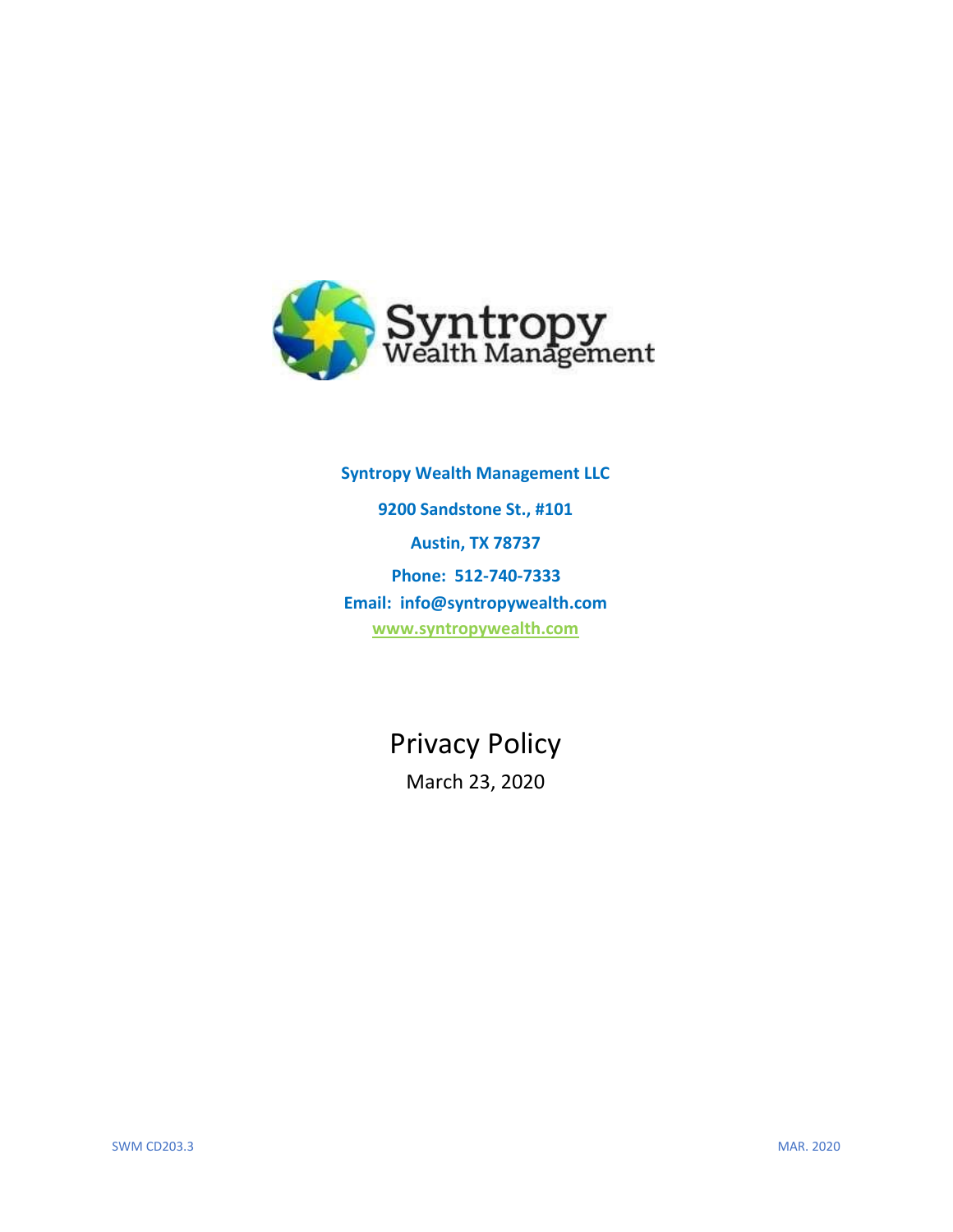## **Introduction**

Syntropy Wealth Management ("Syntropy") is an investment advisory firm registered with the state of Texas that provides investment advisory services and operates the website, www.syntropywealth.com, which describes our services.

This document is intended to inform prospective clients and website visitors of our policies concerning the collection, use, sharing, and disclosure of Personal Information of anyone using our services.

By using our services, you accept and agree to the collection and use of information by the terms of this policy. The Personal Information that the firm collects are used to assist Syntropy in providing investment advisory services. The firm will not use or share your information with anyone except as described in this Privacy Policy.

Syntropy deploys appropriate computer safeguards and secures all files and buildings to protect your personal information from unauthorized access and use.

## **Information Collection & Use**

Syntropy may require clients to provide the firm with certain personally identifiable information including, but not limited to, name, Social Security number, date of birth, phone number, and postal address. This information will be used to contact or identify you.

For business purposes, such as to process your transactions, maintain your account(s), or respond to court orders and legal investigations, the firm may collect and share Social Security numbers, Tax ID's, income, account balances, and credit information. This information may be shared with trusted companies that Syntropy has engaged for services (such as financial planning and customer relationship management) and otherwise, but will not be sold or shared, unless company is legally required, such as in legal proceedings or court inquiry.

The federal government and some states allow you to limit this collection and sharing. Such limits may prevent our providing necessary services. For more information, or to limit information sharing, contact us at the phone number or email address listed below for more information.

## **Log Data**

Information that browsers send, known as Log Data, may be collected at www.syntropyweatlh.com from visitors or clients. This Log Data may include information such as your computer's Internet Protocol (IP) address, browser version, pages of our Service that you visit, the time and date of your visit, the time spent on those pages, and other statistics.

## **Cookies**

Cookies are files with small amount of data that are commonly used as a unique, anonymous identifier. These are sent to your browser from the website that you visit and are stored on your computer's hard drive. Syntropy's website uses "cookies" to collect information and to improve our Service. You have the option to either accept or refuse these cookies and know when a cookie is being sent to your computer. If you choose to refuse these cookies, you may not be able to use some portions of the firm's website services.

## **Service Providers**